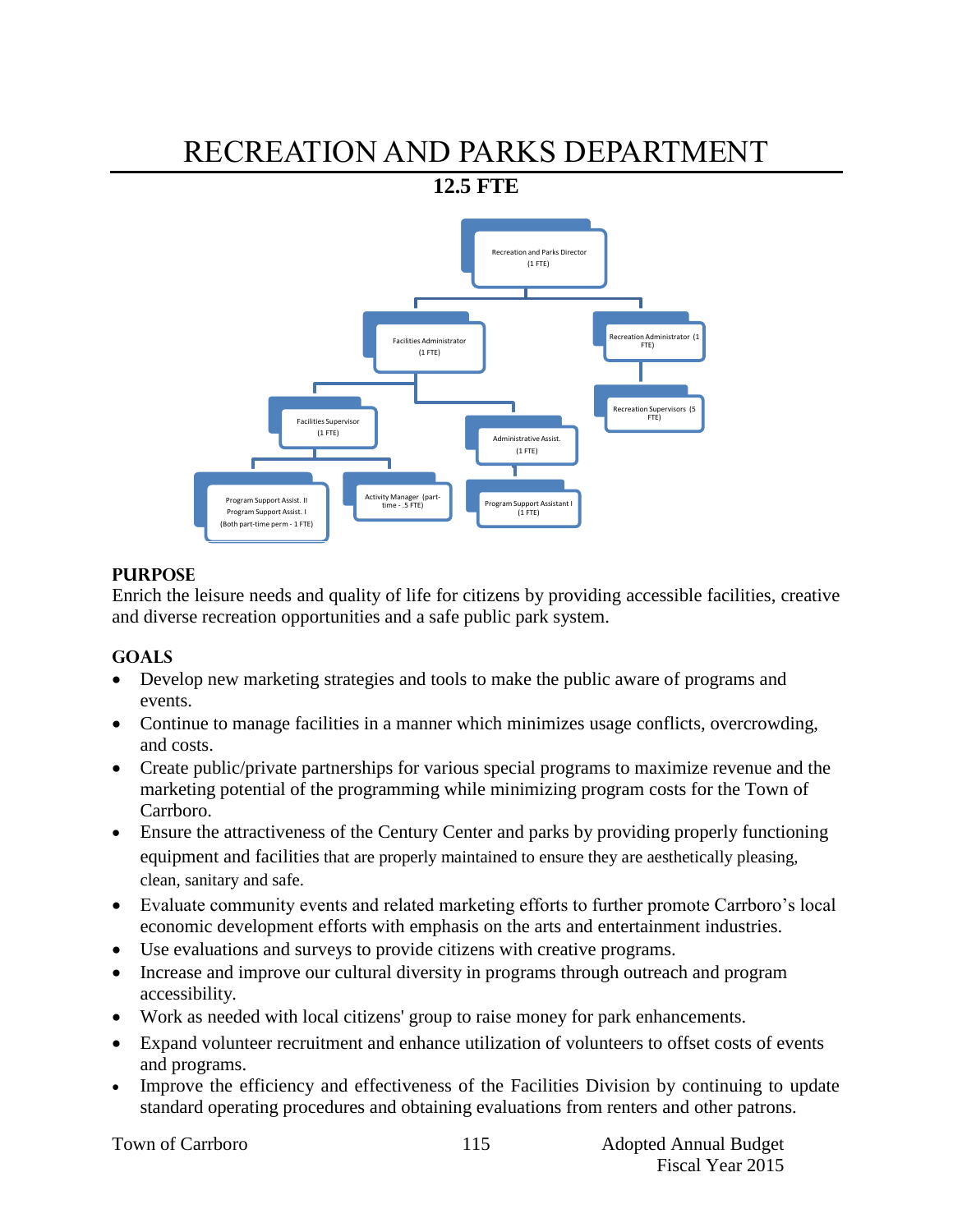## **SERVICES PROVIDED & ACTIVITIES**

- Develop, market, and implement recreation and leisure programs such as leagues, classes and other events that improve the quality of life for the citizens of Carrboro.
- Oversee parks and facilities that provide space to enjoy nature, build family unity, meet friends and build strong bodies.
- Demonstrate excellent customer service to citizens who register for programs and reserve or use recreation and park facilities.
- Facilitate in planning and staging community events that enhance the Paris of the Piedmont philosophy and community pride.
- Operate a variety of indoor and outdoor facilities which help bring the community together by providing space, promoting values, community activity and healthy living.

## **PREVIOUS YEAR ACCOMPLISHMENTS**

- Expanded special events, classes, and workshops Carrboro Music Festival (second day; collaborated with NC Folklore Society), Carrboro Film Festival (second day; added online ticket sales, added ArtsCenter as a venue), Carrboro Day (more activities and collaboration), Music on the Streets, Lunch Box Series (more publicity), Open Mic Night, acting workshops, singing classes, teen programs and tennis classes.
- More than doubled the number of patrons directly reached through social media usage.
- Took over supervision of the cleaning contract for the Century Center & hired a new contracting service.
- Awarded grant from NCRPA for Track Trail Program which will provide signage for the Adams Tract and track children's participation.
- Purchased and installed new curtains and drapes in Century Hall and audio/visual upgrades including TV's and monitoring system in meeting rooms.
- On-line field and court facility reservations are now available to patrons/customers.

## **UPCOMING FISCAL YEAR OBJECTIVES**

- Conduct a public input study to gain information concerning needs & programming desires.
- Incorporate new branding campaign and how to reach teens into our marketing plan.
- Staff will work with local citizen groups to raise money for park enhancements & other projects.
- Staff will work to complete ongoing Capital Improvement Projects, e.g. MLK Jr. Park Master plan, Replacement of Anderson Park Bathroom and Anderson Park multi-use field renovation.
- Long term renters and the Program Division will be able to book the Century Center within in a five year booking period which provides maximum utilization of space.
- Increase public/private partnerships with local businesses and non-profit organizations to determine programming needs and opportunities.
- Increase utilization of existing parks or other town-owned property for programs.

## **BOARD PRIORITIES**

Enhance and sustain quality of life/place issues for everyone. Diversify revenue stream to maintain ethnic and economic diversity.

## **OBJECTIVES**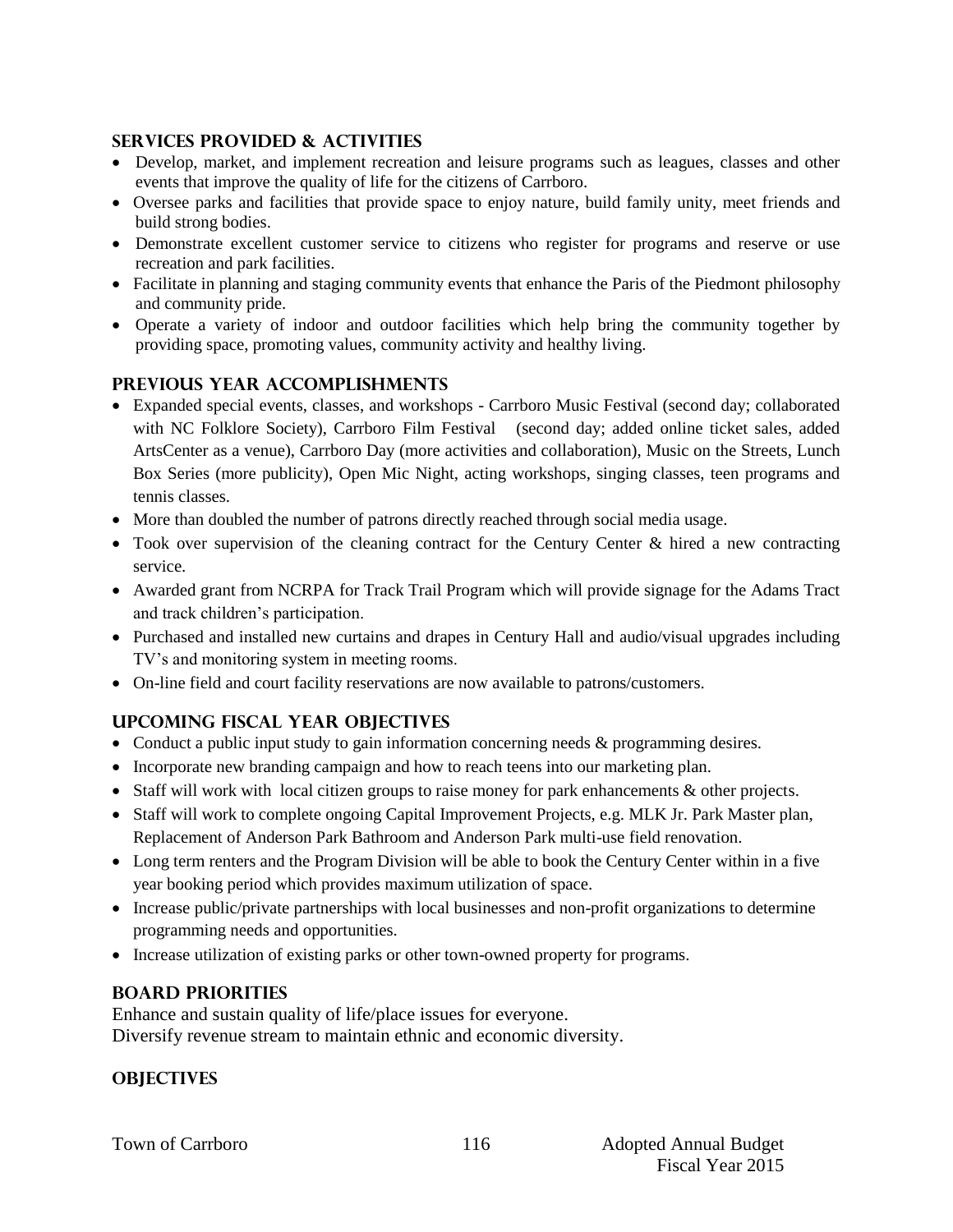- 1. Conduct public input study for information concerning public needs and programming desires.
- 2. Incorporate new branding campaign into marketing plan.
- 3. Increase utilization of Town-owned parks and property for programs.
- 4. Partner with local businesses to create affordable programs.
- 5. Offer diversified programs reflective of citizen needs that promote sensitivity to cultural diversity.

### **Performance Measures**

|                                                                                                                     | FY2011-12<br><b>ACTUAL</b> | FY2012-13<br><b>ACTUAL</b> | FY2013-14<br><b>ESTIMATED</b> | FY2014-15<br><b>PROJECTED</b> |
|---------------------------------------------------------------------------------------------------------------------|----------------------------|----------------------------|-------------------------------|-------------------------------|
| % Change in Volunteer Hours<br><b>Supporting Programs</b>                                                           | 1%                         | 1%                         | 9%                            | 5%                            |
| Revenue Driven Facility Usage<br>Hours (External, Courses,<br>Administrative)                                       | 13,300.05                  | 12,992.46                  | 12,144.84                     | 12,225.14                     |
| Revenue Driven Facility Usage<br><b>Hours Percent Change</b><br>(External, Courses,<br>Administrative)              | $-3%$                      | $-2%$                      | $-7%$                         | 1%                            |
| Non-Revenue Facility Usage<br>Hours (Partnerships,<br>Community/Informational<br>Meetings)                          | 225                        | 344                        | 530                           | 583                           |
| Non-Revenue Facility Usage<br><b>Hours Percent Change</b><br>(Partnerships,<br>Community/Informational<br>Meetings) | 22%                        | 53%                        | 54%                           | 10%                           |
| % Change in Program Division<br>Revenue                                                                             | 2%                         | 5%                         | 1%                            | 2%                            |
| % Change in Programming<br><b>Hours</b>                                                                             | $1\%$                      | 6%                         | 5%                            | $1\%$                         |
| % Change of Operational<br><b>Budget Supported by Program</b><br><b>Revenue Generated</b>                           | 1%                         | 3%                         | $-4%$                         | 1%                            |
| % Change of Fees Waived for<br>Low Income Participants                                                              | 4%                         | 2%                         | 0%                            | 2%                            |
| % Change in Enrolled<br>Participants                                                                                | 2%                         | 8%                         | 2%                            | 3%                            |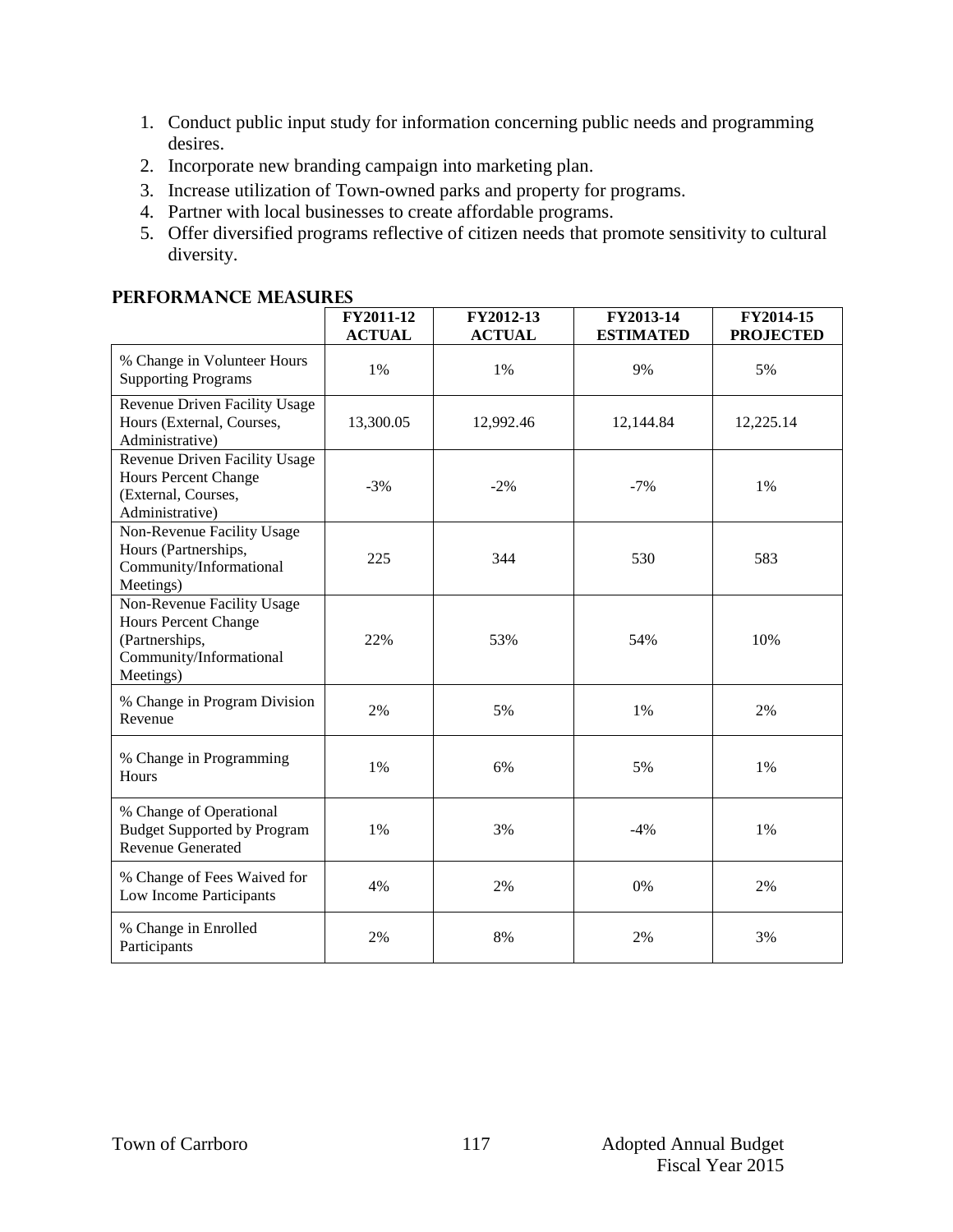## **BUDGET summary RECREATION AND PARKS - DEPARTMENTAL TOTAL**

|                       | 2012-13<br><b>ACTUAL</b> | 2013-14<br><b>ADOPTED</b><br><b>BUDGET</b> | 2014-15<br><b>ADOPTED</b><br><b>BUDGET</b> | <b>CHANGE</b> |
|-----------------------|--------------------------|--------------------------------------------|--------------------------------------------|---------------|
| <b>SUMMARY</b>        |                          |                                            |                                            |               |
| <b>PERSONNEL</b>      | 1,001,569                | 1,103,492                                  | 1,139,774                                  | 3%            |
| <b>OPERATIONS</b>     | 274,455                  | 402,004                                    | 458,067                                    | 14%           |
| <b>CAPITAL OUTLAY</b> | 35,482                   |                                            | 71,261                                     | 0%            |
|                       |                          |                                            |                                            |               |
| <b>TOTAL</b>          | 1,311,507                | 1,505,496                                  | 1,669,102                                  | 11%           |

#### **CHANGES IN BUDGET from PRIOR YEAR ADOPTED BUDGET**

The change in personnel reflects an increase in as well as increased insurance costs. Operations increased with the increased cost of special programs and events, purchase of new tables for the Century Center and Contract Services.

## Recreation and Parks Department *Division Level Summaries*

## **RECREATION SUPERVISION**

**620**

|    | 2012-13<br><b>ACTUAL</b> | 2013-14<br><b>ADOPTED</b><br><b>BUDGET</b> | 2014-15<br><b>ADOPTED</b><br><b>BUDGET</b> | <b>CHANGE</b> |
|----|--------------------------|--------------------------------------------|--------------------------------------------|---------------|
| -- |                          |                                            |                                            |               |

| <b>SUMMARY</b>        |         |         |         |     |
|-----------------------|---------|---------|---------|-----|
| PERSONNEL             | 113,022 | 113,586 | 116,042 | 2%  |
| <b>OPERATIONS</b>     | 16,164  | 19,104  | 22,704  | 19% |
| <b>CAPITAL OUTLAY</b> |         |         |         | 0%  |
|                       |         |         |         |     |
| <b>TOTAL</b>          | 129,186 | 132,690 | 138,746 | 5%  |
|                       |         |         |         |     |

## **changes in budget from prior year adopted budget**

The change in personnel reflects an increase in salary. Operations budget increased with additional contract services.

|  |  | Town of Carrboro |
|--|--|------------------|
|--|--|------------------|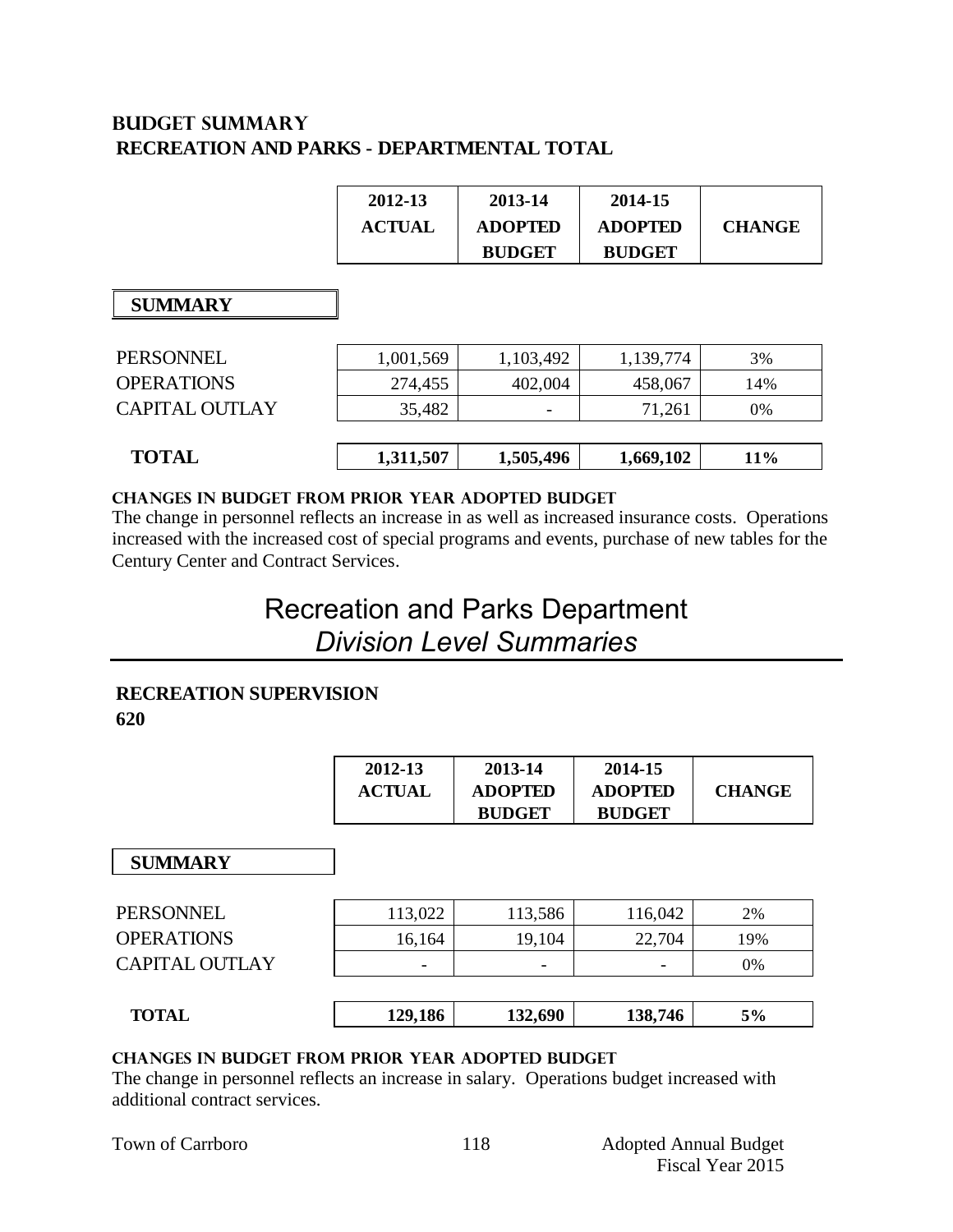## **RECREATION PLAYGROUNDS AND PARKS 621**

| 2012-13       | 2013-14        | 2014-15        |               |
|---------------|----------------|----------------|---------------|
| <b>ACTUAL</b> | <b>ADOPTED</b> | <b>ADOPTED</b> | <b>CHANGE</b> |
|               | <b>BUDGET</b>  | <b>BUDGET</b>  |               |

## **SUMMARY**

| <b>SUMMARY</b>    |                          |        |        |      |
|-------------------|--------------------------|--------|--------|------|
| PERSONNEL         | $\overline{\phantom{a}}$ |        |        | 0%   |
| <b>OPERATIONS</b> | 8,173                    | 17,078 | 17,078 | 0%   |
| CAPITAL OUTLAY    | 35,482                   |        | 71,261 | 0%   |
|                   |                          |        |        |      |
| <b>TOTAL</b>      | 43,655                   | 17,078 | 88,339 | 417% |

### **changes in budget from prior year adopted budget**

Capital outlay includes the resurfacing of Anderson Park tennis court and basketball court, and Baldwin Park basketball court renovation and expansion.

## **GENERAL PROGRAMS**

**623**

|                   | 2012-13<br><b>ACTUAL</b> | 2013-14<br><b>ADOPTED</b><br><b>BUDGET</b> | 2014-15<br><b>ADOPTED</b><br><b>BUDGET</b> | <b>CHANGE</b> |
|-------------------|--------------------------|--------------------------------------------|--------------------------------------------|---------------|
| <b>SUMMARY</b>    |                          |                                            |                                            |               |
| PERSONNEL         | 542,389                  | 629,345                                    | 641,701                                    | 2%            |
| <b>OPERATIONS</b> | 243,659                  | 325,289                                    | 342,792                                    | 5%            |
| CAPITAL OUTLAY    |                          |                                            |                                            | 0%            |
| <b>TOTAL</b>      | 786,049                  | 954,634                                    | 984,493                                    | 3%            |

### **Changes in budget from prior year adopted budget**

The change in personnel reflects an increase in salary. Operations increased due to the increased cost of special programs and events.